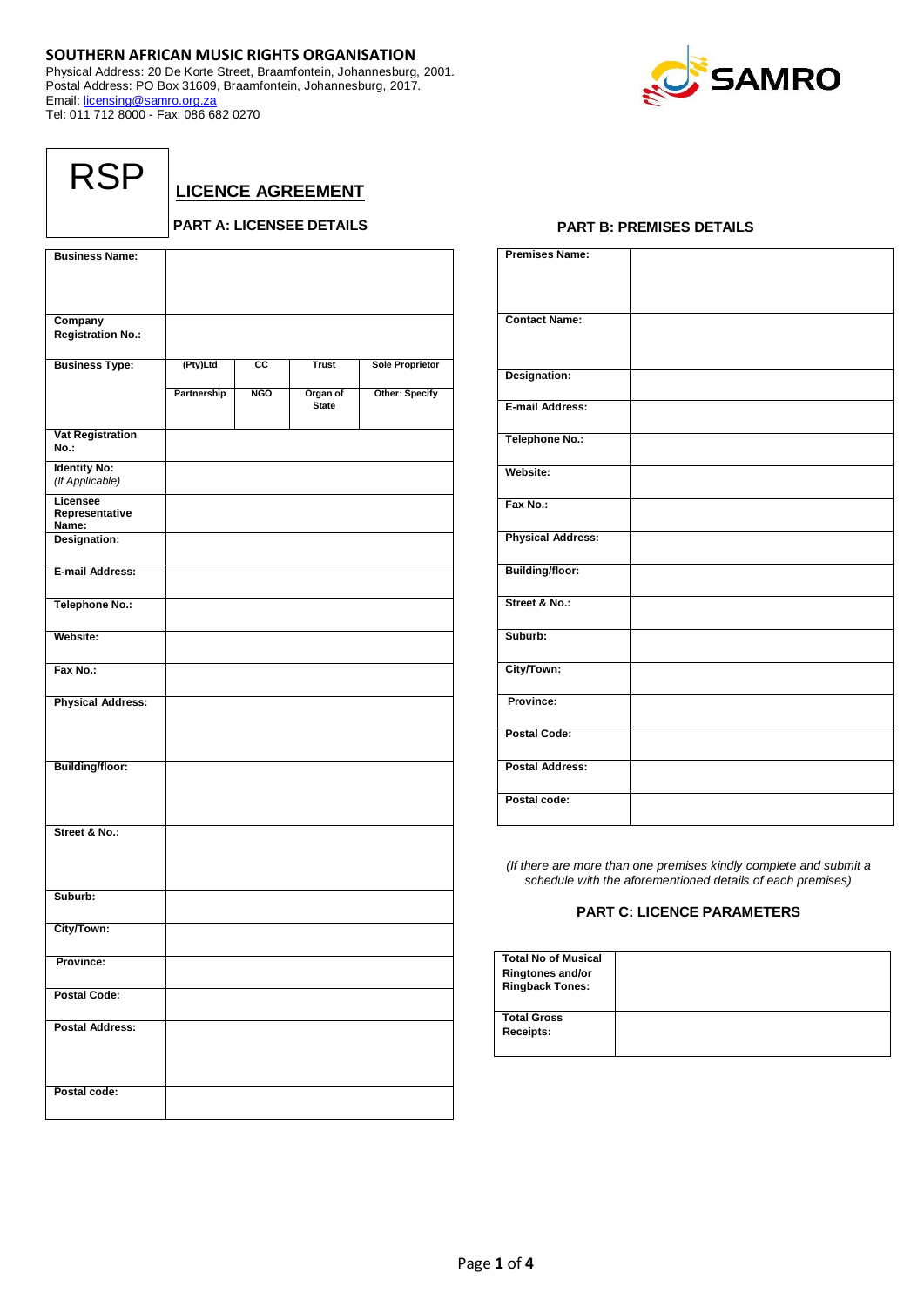## **PART D: LICENCE DETAILS**

## **1. TYPE OF LICENCE:**

1.1 This licence is a **RSP TYPE LICENCE**.

### **2. GRANT OF LICENCE:**

- 2.1 SAMRO, subject to the Licensee complying with the terms of the Agreement, grants the Licensee a Licence to Perform, or permit to be Performed, any of the Works of Music for the time being in SAMRO's Repertoire, at the Premises.
- 2.2 The Licence is a 'blanket licence'. The Licensee is therefore entitled to, at the Premises and during the period that the Agreement is in force, Perform any of the Works of Music in SAMRO's Repertoire. The licence fee is payable irrespective of whether the Licensee elects to Perform SAMRO's Repertoire or not.

# **3. COMMENCEMENT DATE:**

3.1 This Licence will commence on the **1 st\_\_\_ day of \_\_\_\_\_\_\_\_\_\_\_ 2021\_**\_\_. ("Commencement Date")

## **4. PAYMENT OF LICENCE FEE:**

- 4.1 In consideration for the Licence Granted to the Licensee, the Licensee must pay to SAMRO an annual Licence Fee calculated in accordance with the SAMRO **Tariff RSP**, as amended from time to time ("Licence Fee").
- 4.2 The Licence Fee is payable annually, in advance, within 30 days (including weekends and public holidays) of the date of invoice.
- 4.3 The Licence Fee is based on the information provided by the Licensee. The licensee warrants that all information provided to SAMRO is true, correct and up to date.
- 4.4 SAMRO may amend the Tariff and Licence Fee payable, with 3 (three) months' prior written notice of any such amendment to the Licensee.
- 4.5 The Licensee is liable for payment of the amended licence fee from the date that the amended Tariff becomes effective.
- 4.6 If any increased Licence Fee becomes payable as a result of a change in the manner and extent of the Performance or usage of SAMRO's Repertoire, the Licensee must forthwith pay the proper proportion of such increased fee from the date of such change in the manner or extent of Performance of music.
- 4.7 If the amended Licence Fee is less than that which the Licensee previously paid, the pro-rata balance in respect thereof will be set off as a credit against the Licence Fee payable for the next ensuing year or, at the Licensee's option, refunded.
- 4.8 SAMRO will have the right, at any time during the subsistence of the Agreement, to reassess and check the Licence Fee payable by the Licensee and the parameters upon which the Licence Fee is payable.

## **5. DURATION, COMMENCEMENT AND PLACE**

- 5.1 The Licence will commence on the Commencement Date.
- 5.2 The Licence will continue in force for an indefinite period or until terminated by either Party in accordance with clause 16 below.
- 5.3 This Agreement is deemed to be concluded at SAMRO's physical address recorded herein above.

### **PART E: SAMRO TARIFF**

### **6. SCOPE OF TARIFF**

6.1 The **Tariff RSP** applies to Ringtone and/or Ringback Tone Service Providers broadcasting and/or transmitting or permitting broadcast and/or transmission of musical works falling within the repertoire of SAMRO.

Date:

### **7. LICENCE FEES AND DEFINITIONS**

- 7.1 The Licence Fee is calculated by reference to: the "Gross Receipts" for the licence period.
- 7.2 **"Gross Receipts"** means the actual gross amounts received by the Licensee in respect of Ringtone and/or Ringback Tone Services from the subscriber.
- 7.3 **"Musical Ringtones and/or Ringback Tones"** means a digital audio file that is played to indicate an incoming telephone call.
- 7.4 The Licence Fee payable will be calculated based on the following amounts:
- 7.4.1 **4.5% (four point five percent) of Gross Receipts per annum; and**
- 7.4.2 **Subject to a minimum fee of R0.31 per Musical Ringtone and/or Ringback Tone delivered and/or Musical Ringtone and/or Ringback Tone preview call;**
- 7.4.3 **Subject to an annual fee of R15 244.87.**

(This agreement consists of Part A, B, C, D, E, F and G Please see overleaf)

### **PART F: SIGNATORIES**

## **FOR AND ON BEHALF OF THE LICENSEE:**

Who warrants that he/she is duly authorised to sign this Agreement and is fully aware of the stipulations contained herein.

Name:

Designation:

Date:

Witness:

### **FOR AND ON BEHALF OF SAMRO:**

Who warrants that he/she is duly authorised to sign this Agreement and is fully aware of the stipulations contained herein.

Name:

Designation:

Date:

Witness: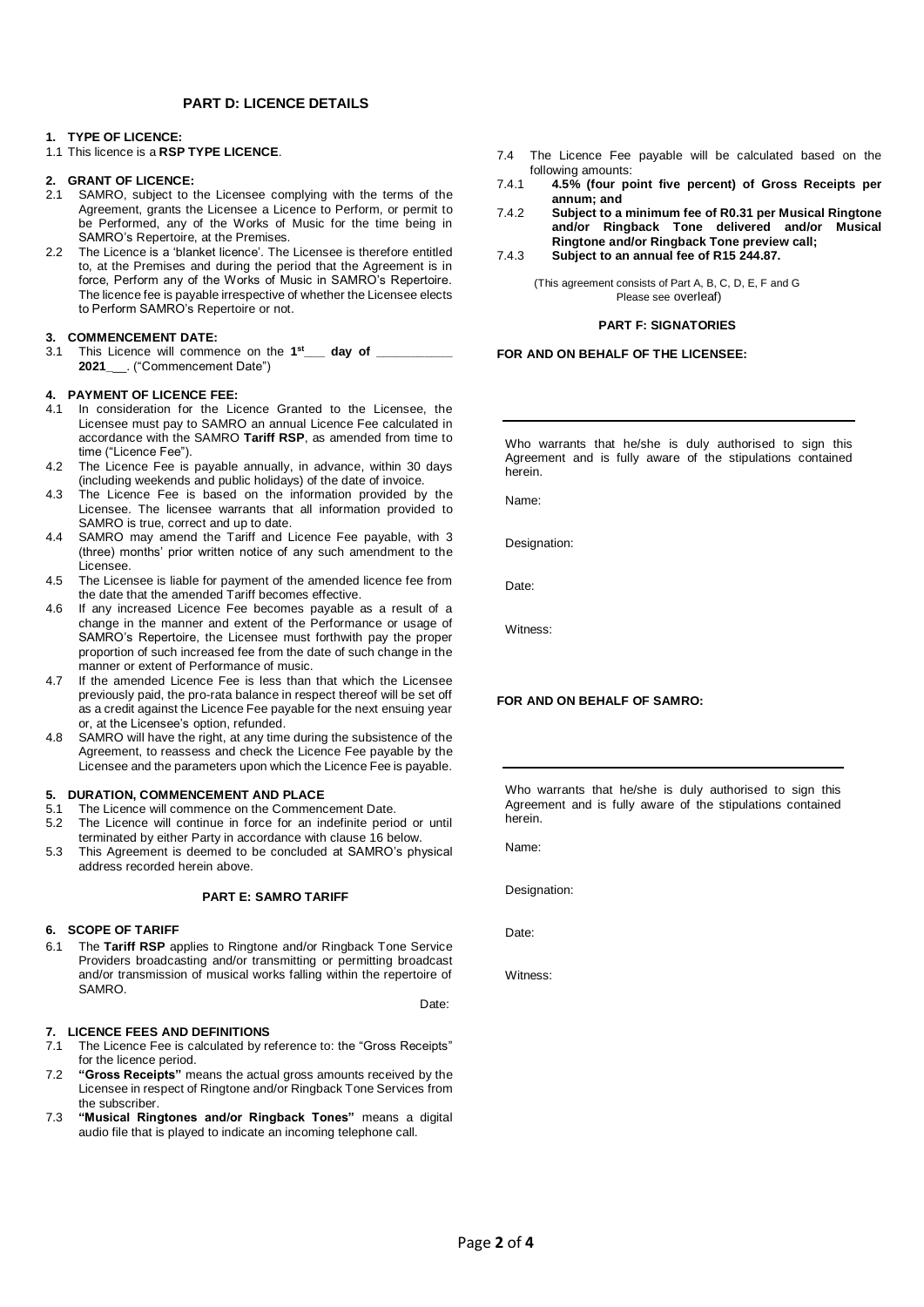### **PART G: GENERAL LICENCE CONDITIONS**

### **8. CRIMINAL OFFENCES**

- 8.1 The Licensee acknowledges that the use of SAMRO's Repertoire without the required licence constitutes an infringement of copyright and is an offence in terms of the Copyright Act 98 of 1978, punishable by a fine and/or imprisonment.
- **9. DEFINITIONS**
- 9.1 In these Licence Conditions:<br>9.1. **Affiliated Society/ies**" 9.1.1 "Affiliated Society/ies" means any persons that are Collecting Societies (or which perform a role similar to Collecting Societies) in jurisdictions outside South Africa with which SAMRO is for the time being affiliat
- 9.1.2 **"Collecting Society/ies"** means a society for the protection of intellectual property or collection of royalties and similar consideration for the use of any intellectual property rights in any jurisdiction(s) in the World (including any 'collecting society' established under the Copyright Act 98 of 1978, as amended).
- 9.1.3 **"Day"** unless otherwise indicated means business days excluding weekend and public
- holidays. 9.1.4 **"General Amendment"** means an amendment made by SAMRO, from time to time, to these Licence Conditions, on notice to the Licensee. 9.1.5 **"Licence Conditions"** means the licence terms and conditions contained in this
- 
- document, as amended from time to time in accordance with this agreement. 9.1.6 **"Licence Year"** means a period of 12 (twelve) calendar months commencing on the Validity Date or any anniversary of the Validity Date during the subsistence of the
- Agreement.<br>9.1.7 **"Members**" means the companies, organisations, persons and entities who are, during<br>the term of the Agreement, members of SAMRO (including the members of the Affiliated Societies), and who have licensed, assigned and/or mandated the licensing of the Performance of Works of Music owned and/or controlled by them to SAMRO and/or the Affiliated Societies, as the case may be.
- 9.1.8 **"Party'** and/or **"Parties"** shall mean either of the parties to this Agreement and/or both of the Parties as the case may be.
- 9.1.9 **"Performance"** has the meaning ascribed to it in the Copyright Act 98 of 1978, as amended from time to time, and the words **"Perform"** and **"Performed"** and **"Performing"** will have the same meaning
- 9.1.10 **"Personal Information"** has the meaning ascribed to it in the Protection of Personal Information Act 4 of 2013, as amended from time to time. 9.1.11 **"Premises"** shall mean the premises listed herein and in any related schedule, as
- 
- updated by the Licensee from time-to-time.<br>9.1.12 "SAMRO's Repertoire" and/or "Repertoire", means all Works of Music of SAMRO's<br>Members in respect of which SAMRO holds rights of Performance, including the Works of<br>Music of
- 9.1.13 **"Tariff Amendment"** means an amendment made by SAMRO, from time to time, to the tariff applicable to this Licence, on notice to the Licensee.
- 9.1.14 **"Territory"** means the Republic of South Africa, the Kingdom of Lesotho, the Kingdom of Swaziland and any other jurisdiction in which SAMRO is operational from time to time directly and not through an Affiliated Society. 9.1.15 **"Work of Music"** means the whole or a part of a musical work or of a musical work in
- combination with lyrics, words or any other literary work written for the purpose of accompanying the music, such as a song. 9.1.16 In this document all references to natural persons shall also refer to juristic persons and
- vice versa. **10. WARRANTIES:**

- 10.1 SAMRO warrants that it has the necessary approvals, licences and authorities to grant the Licence. SAMRO, authorised by written deeds of assignment, controls in the Territory, amongst others, the performing rights in
- 10.1.1 The Licensee warrants that it will, for the duration of the Agreement, comply with all laws applicable to the performance of its obligations in terms of this Agreement.
- 10.1.2 The Licensee warrants that all information provided to SAMRO by the Licensee or on its behalf, is complete, true, correct and up to date.
- 10.1.3 If it appears that the Licensee is a non-existent entity, and/or have not been registered as a juristic person at the relevant registrar's office, as at the date of signature of this Licence Agreement the person accepting the licence conditions will be personally liable in terms<br>of the Agreement, and will be bound by the terms and conditions thereof as if such person<br>was referred to and incorporated in the Lic
- 10.1.4 No term or condition contained in this Licence Agreement shall be interpreted in such a way that it waives or deprives the Licensee of any rights which the Licensee may have in<br>terms of any applicable laws or to avoid any obligation SAMRO has in terms of any<br>applicable laws or to set aside or override the eff authorise or do anything that is unlawful in terms of any law. **11. CONDITIONS**

- 11.1 If the Premises are temporarily or permanently used for any Performances or entertainment different in number or type from those forming the basis upon which this licence has been granted to the Licensee by SAMRO, the licence granted in terms of the Agreement will not extend to or be deemed to authorise such different Performances or entertainment.
- 11.2 Without limiting the generality of clause 11.1 above, the Licence will not extend to or authorise:
- 11.2.1 the Performance in their entirety of oratorios and other choral works or of excerpts
- therefrom which excerpts are of more than 20 minutes duration; 11.2.2 the Performance of ballets, or dramatico-musical works such as operas, musical plays,
- revues or pantomimes in so far as they consist of material written expressly therefor; 11.2.3 the Performance of any excerpt from any Work of Music if accompanied by dramatic action, dumb show, costume, scenic accessories, or other visual representation of the same work;
- 11.2.4 the Performance of any Work of Music accompanied by any words other than those (if any) published or otherwise associated therewith by the copyright owner; any such work in any altered or rearranged form, or with such costume or action as to produce parodied or burlesque effects; or any such work adapted to a dramatic form;
- 11.2.5 the Performance (except by means of duly authorised records and/or radio or television receiving sets) of vocal excerpts from dramatico-musical works as aforesaid if the right of
- such Performance is forbidden or reserved by the copyright owner;<br>11.2.6 the Performance of Works of Music from beyond the boundaries of the Premises; and/or<br>11.2.7 the recording of any Work of Music or any portion thereof

- during office hours, for the purposes of checking the particulars upon which the Licence Fee payable by You is assessed, as well as Your compliance with these Licence Conditions. **13. LICENCE FEE PARAMETERS**
- 13.1 The Licensee must within 30 days of the last day of each Licence Year, for purposes of calculating the Licence Fee payable, provide SAMRO with a Licence Parameter Return (

available on the SAMRO website), indicating any and all changes to the licence parameters set out in this Agreement. **14. FAILURE TO MEET REPORTING OBLIGATIONS**

- 
- 14.1 Should the Licensee fail to furnish the Licence Parameter Return referred to in clause 13.1 above within the required time period, SAMRO will be entitled to invoice the Licensee based on the licence parameters upon which the preceding invoice was based.
- 14.2 The provisions of clauses 14.1 do not absolve the Licensee of its obligation to provide SAMRO with its amended and correct Licence Parameter Returns and SAMRO will not be precluded from demanding delivery of the said returns.
- 14.3 In the event that the Licence Fee payable based on the Licence Parameter Return is greater than the Licence Fee payable in terms of clause 13.1, the Licensee will be liable for the difference between the two amounts, together with interest on such difference. **15. MUSIC USAGE RETURN**

- 15.1 The Licensee must, for the duration of the Agreement and on a quarterly basis, submit to SAMRO the following information regarding each and every Work of Music Performed at the Premises: the name of the Work of Music; the name(s) of each composer; the name(s) of the arranger; the name(s) of the performer; the name(s) of the publisher; and the number of times each Work of Music was Performed. 15.2 The Information must be delivered to SAMRO by way of post and/or e-mail, within 30 (thirty)
- days (including weekends and public holidays) of the last day of each quarter. 15.3 The Information must be recorded on a Music Usage Return Form which is available from
- SAMRO in electronic form.
- 15.4 Each Music Usage Return must be signed by the Licensee.
- 15.5 SAMRO requires the information set out in clause 15.1 in order to allocate the funds it collects to its Members in accordance with its system of distribution. The Licensee acknowledges that failure to provide this information could result in SAMRO's Members not being remunerated for the Performance of their Works of Music.
- 15.6 In the event that the Licensee fails to provide SAMRO with the Music Usage Return, SAMRO may at its discretion secure the services of a third party to collate and prepare the Music Usage Return for the Licensee. The Licensee will be liable for all the costs associated with the collation and preparation of the Music Usage Return by such third party.
- 15.7 In view of the fact that this is a 'blanket licence', it is specifically recorded that the information required to be submitted by You in terms of this clause 15 does not in any way have a bearing on or relate to the quantum or calculation of the Licence Fee payable by the Licensee to SAMRO.

- **16. TERMINATION**<br>**16.1** Either Party r 16.1 Either Party may terminate the Agreement and in so doing terminate the licence granted to<br>the Licensee providing the other with 3 (three) months' prior written notice.<br>In the event that the Licence Agreement is termin
- will remain liable for any and all amounts payable to SAMRO for the licence up to and including the date of termination of the Agreement.
- 16.3 Upon the termination of this contract by either Party, the Licensee will no longer have the authority to Perform SAMRO's Repertoire.

## **17. CHANGE IN LICENCE PARAMETERS**<br>17.1 Notwithstanding and in addition to

- 17.1 Notwithstanding, and in addition to, Your obligation to provide SAMRO with Music Usage Returns, and for purposes of allowing SAMRO to adjust the Licence Fee payable by You, You must also notify SAMRO in writing of any change in:
- 
- 17.1.1 the manner or extent of the Performance of music, as described herein. 17.1.2 the ownership of the Licensee or its business and/or
- 
- 17.1.3 trading name(s) of the Licensees business and/or the Premises; and 17.1.4 the date of any of the changes referred to in this clause 13.
- This notice must be given in writing to SAMRO and sent by registered post and/or email<br>writhin 14 (fourteen) days of such change.<br>The Licensee acknowledges if it fails to furnish SAMRO with the information set out in claus
- 17, will have a detrimental effect on SAMRO's Members, resulting in SAMRO's Members not receiving the compensation to which they are entitled.

### **18. TARIFF AMENDMENTS**

- 18.1 Subject to your right to terminate this Agreement, provided for in clause 16 above, SAMRO may at its own discretion amend its Tariff at any time. 18.2 Any Tariff Amendment will take effect 3 (three) months after the date upon which SAMRO
- notifies the Licensee of such amendment to the Tariff.
- 18.3 You must, within 14 (fourteen) days of being requested in writing to do so, furnish SAMRO with any and all information required for the assessment of Licence Fees payable by virtue
- of any Tariff Amendment. 18.4 SAMRO reserves the right to make such variations in this tariff as it considers appropriate when licensing premises or performances which, in its opinion, do not fall within the scope of this tariff.

## **19. GENERAL AMENDMENTS**<br>19.1 Subject to your right to term

- 19.1 Subject to your right to terminate this Agreement provided for in clause 16 above, SAMRO
- may at its own discretion, amend the terms upon which this Licence is granted at any time. 19.2 The Licensee agrees to be bound by any and all General Amendments from the date specified in the General Amendment Notice.
- 19.3 SAMRO may, at its own discretion, amend any errors which are self-evident errors including but without limitation spelling, punctuation, reference, grammar or similar or any other defect<br>that does not materially affect the meaning and intent of this Licence Agreement.<br>20. CONSUMER PRICE INDEX ADJUSTMENTS

- 20.1 The Licence Fee payable by the Licensee will be adjusted automatically each year, on 1 July, in accordance with the official Consumer Price Index (CPI) as published by Statistics South Africa.
- 20.2 The notice periods provided for in clause 18 above in respect of Tariff Amendments will not apply to amendments to the tariffs relating to CPI adjustments. **21. VALUE ADDED TAX**

# 21.1 The Licensee must pay to SAMRO, in addition to the Licence Fee due under any Tariff, a sum in respect of Value Added Tax calculated at the relevant statutory rate in respect of such

- Licence Fee. 21.2 SAMRO will provide the Licensee with an Original Tax Invoice in relation to the fee payable. **22. INTEREST ON OVERDUE AMOUNTS**
- 22.1 Any Licence Fee which is payable and remains unpaid for a period in excess of 30 (thirty) days from the date of the invoice, will attract interest at the current legal rate, calculated in accordance with the interest rate prescribed by the Minister of Justice in accordance with the accordance with the interest rate prescribed by the Minister of Justice in accordance with the
- Prescribed Rate of Interest Act 55 of 1975, as amended. 22.2 Such interest will be calculated monthly in advance and is payable by the Licensee to SAMRO on demand.

## **23. PERSONAL INFORMATION**

- 23.1 Subject to any applicable laws, the Licensee authorises SAMRO to:<br>23.1 Subject to any applicable laws, the Licensee authorises SAMRO to:
- 23.1.1 use any Personal Information that SAMRO for the purposes of processing, executing and<br>administering the Agreement; calculating Licence Fees; collecting the Licence Fees;<br>23.1.2 informing the Licensee of any SAMRO ne Agreement;
- 23.1.3 informing the Licensee of any amendment, Tariff amendment or General Amendment to